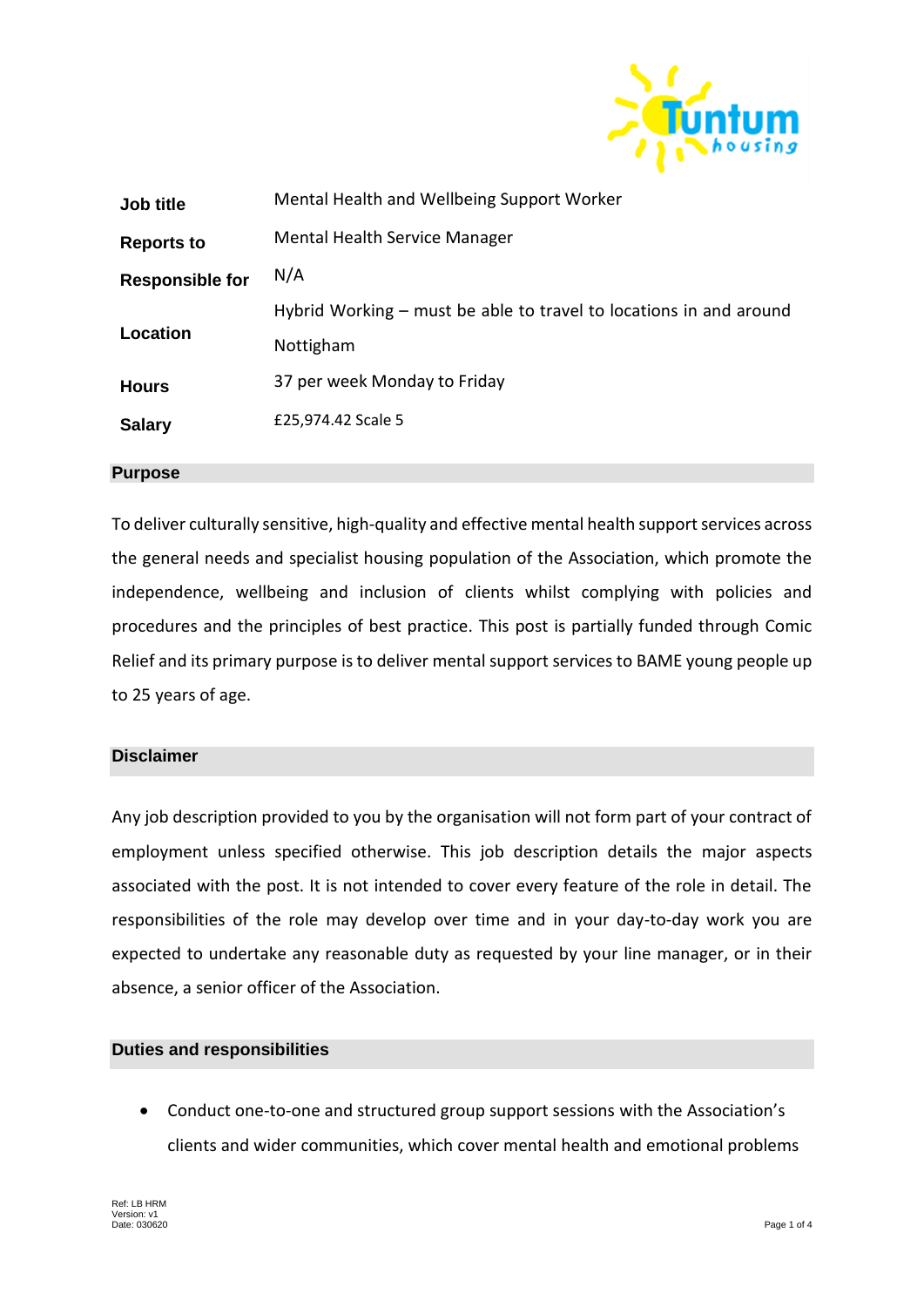

and how they impact on relationships, substance misuse, homelessness and housing and problems relating to offending/anti-social behaviour.

- Conduct Mental Health Awareness sessions helping our clients to understand and talk about mental health problems, overcome stigma and shame, recognise signs and symptoms of problems, understand triggers, learn coping strategies and signpost clients towards help and support.
- Carry out needs and risk assessments, complete support plans, provide support, and carry out reviews, in accordance with policies and procedures and the requirements of stakeholders and funders.
- Hold a caseload of clients, and provide support to them on a key work basis in their own homes, at the scheme which they are based or at an alternative venue if required.
- Provide practical and emotional support to clients to achieve the outcomes set in their support plan.
- Encourage and support clients to make full use of community facilities, play an active role in their community and take up cultural, recreational, educational and employment opportunities as required.
- Encourage and support clients to maximise their physical and mental health, through the promotion of a healthy lifestyle and liaison with health and other relevant services as required.
- Encourage and support clients to develop and maintain positive and effective relationships with their family, friends, carers and other professionals.
- Liaise promptly with colleagues, partner agencies and other stakeholders regarding safeguarding, welfare and risk concerns.
- Make links with relevant professionals and organisations as appropriate. Attend stakeholder and partnership events as required.
- Be an advocate for and achieve positive and lasting service and system change.
- Produce and present regular performance reports to the Project Steering Group and the Senior Management team as required.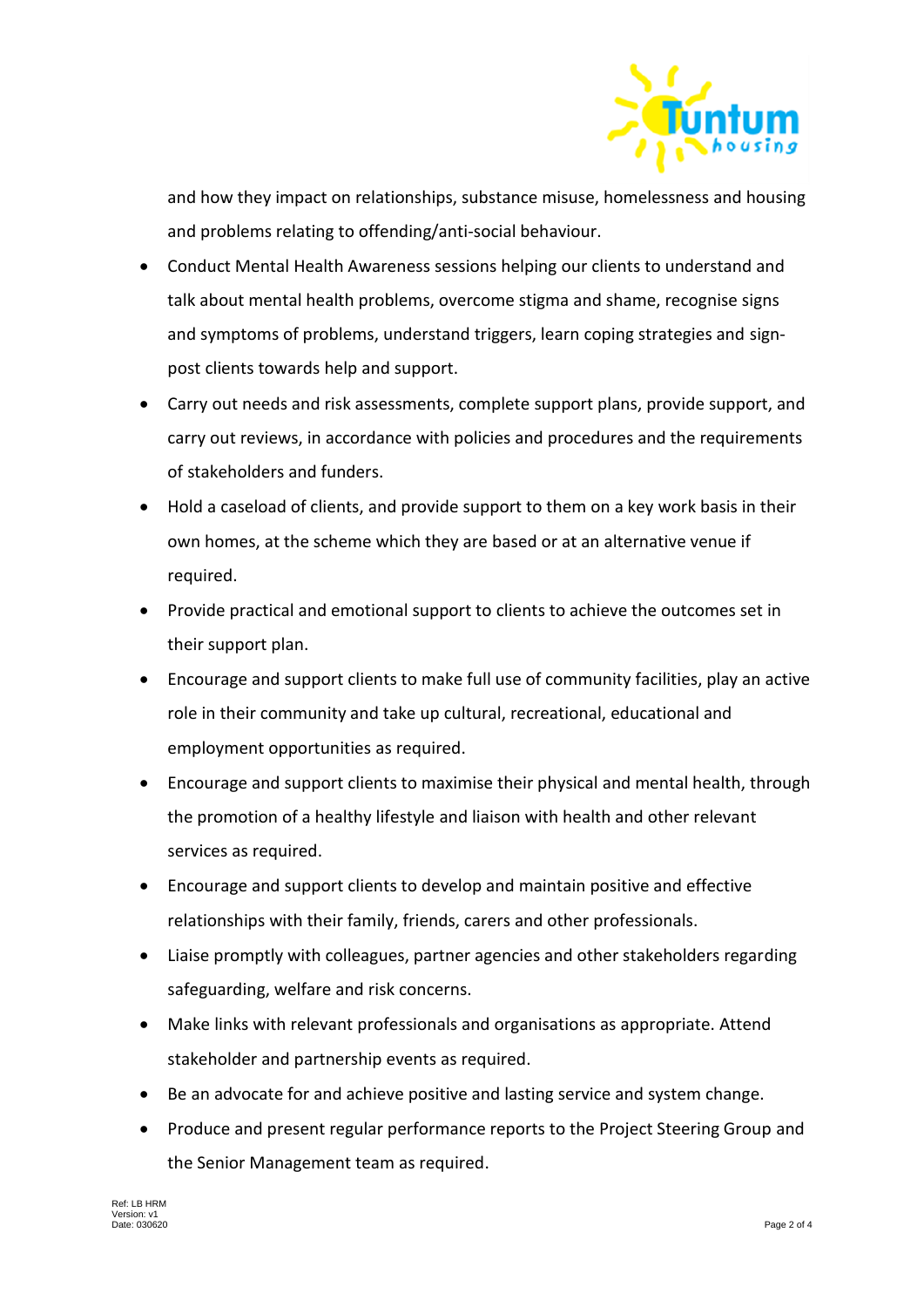

- Monitor progress against key outputs, outcomes and indicators using case files and 'distance travelled' tools.
- Involve clients, families and communities in tracking achievements including feedback forms, one to one meetings and focus groups.
- Accurately input all client data onto an electronic monitoring system and ensure records are maintained to evidence key performance targets, and comply with requirements.
- Undertake administrative duties and any other reasonable requests from your line manager.
- To promote, at all levels, the service vision, values and strategic objectives.
- Work closely in partnership with the general needs and specialist housing teams to ensure an excellent service to clients is provided.

| <b>Person Specification</b> |
|-----------------------------|
|-----------------------------|

| <b>Requirements</b> | <b>Essential</b>                                                                                                                                                                                                                                                                                                                                                                                                                               |
|---------------------|------------------------------------------------------------------------------------------------------------------------------------------------------------------------------------------------------------------------------------------------------------------------------------------------------------------------------------------------------------------------------------------------------------------------------------------------|
| Knowledge           | Health and safety requirements, welfare and benefits and<br>safeguarding relating to a mental health client group<br>Services related to mental health provided by the voluntary<br>$\bullet$<br>and statutory sector<br>Equality, diversity and inclusion within a mental health client<br>group<br>An awareness of factors relating to mental health within the<br><b>BAME</b> community<br>Confidentiality and data protection<br>$\bullet$ |
| <b>Education</b>    | Evidence of having undergone a training programme in<br>mental health sufficient to the requirements of this post.                                                                                                                                                                                                                                                                                                                             |